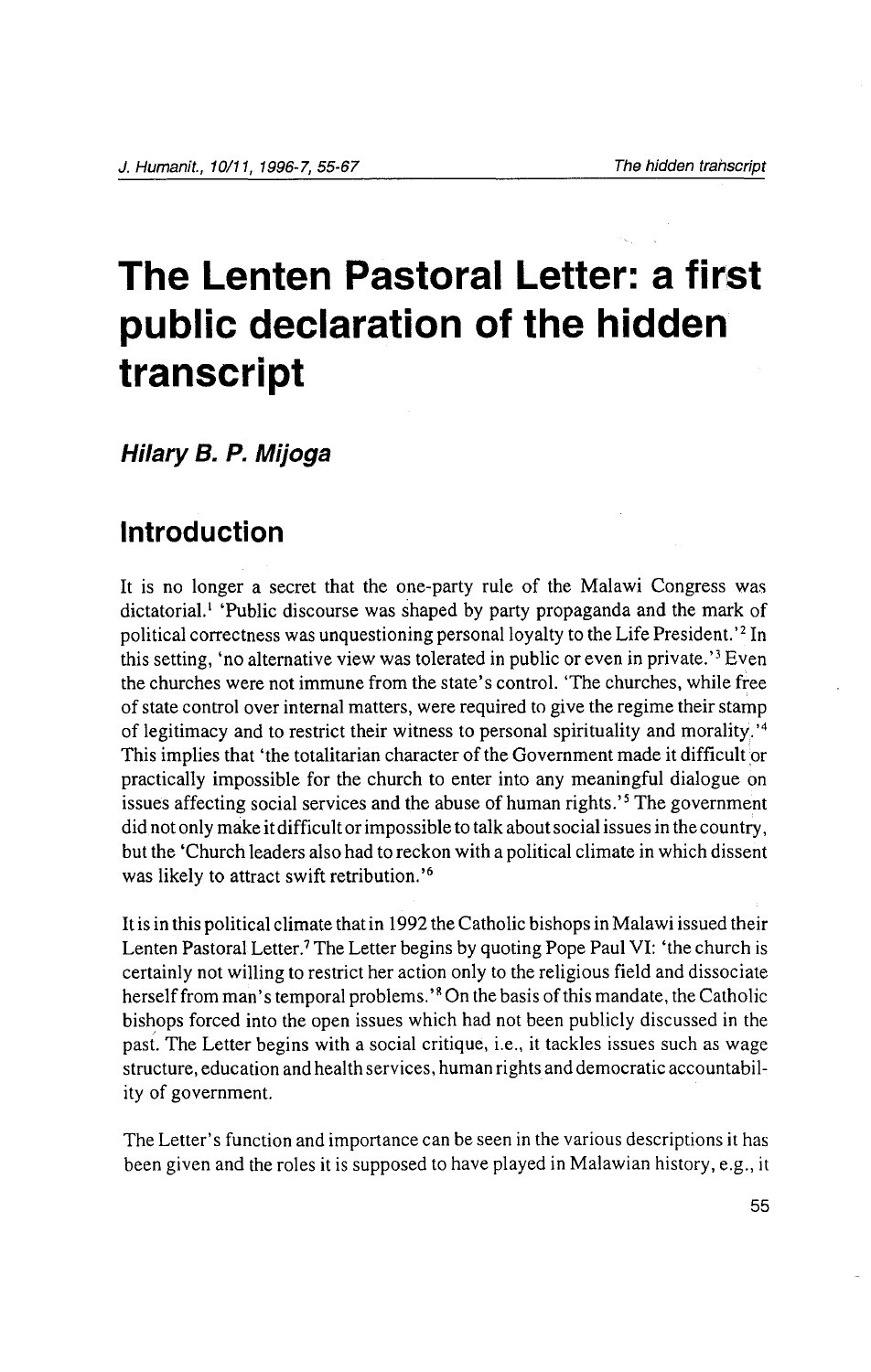is called 'an intervention';<sup>9</sup> an 'epoch-making Lenten Pastoral Letter';<sup>10</sup> and 'simply the Word of God which has liberated the people' . 11 It introduced 'accountability to Malawian public life i.e. it made the regime accpuntable to *reality.'* 12 Such was its effect that 'modern Malawian history is divided into "before the Pastoral Letter" and "after the Pastoral Letter".'<sup>13</sup>

As has already been alluded to above, the Malawi Congress Party (MCP) government had established a culture of deceit and the first to break this culture were the Catholic bishops. Their 'statement was the first public criticism oftheMCPregime to be issued in the country since independence in 1964 and called for far-reaching social and political reform.'<sup>14</sup> The bishops' bold stand in the reform movement exposed them to danger since any opposition to the government was put down ruthlessly and violently. Within a few days, the Letter was banned and branded seditious. The bishops were criticised and insulted. There were even fears for the lives of the bishops as it is reported that at a specially convened meeting, certain members of the MCP threatened to have them killed.

A number of reasons can be suggested as to why the bishops issued the Lenten Pastoral Letter. For example, it is argued that 'in the absence of opposition groups which have either been banned or exiled, people look up to the churches to speak out on their behalf.'<sup>15</sup> This is because people realise that 'the church is called to solidarity with the poor, the dispossessed, the exploited, the marginalized.'<sup>16</sup> This solidarity with the poor and oppressed and marginalised 'commits the church to seeking the political empowerment of the masses of ordinary people who tend to be excluded and exploited.'<sup>17</sup> In short then, this Letter was written with the plight of the poor and marginalised in mind. In this case, the church saw itself as an effective agent of social liberation. The emphasis on the poor and oppressed and marginalised is interesting here, for this is what contextual Bible study is all about. According to Gerald 0. West, contextual Bible study is 'a form of Bible reading that begins with an emancipatory interest that is grounded in the real conditions of poor and marginalized local communities.' 18 West claims that this form of Bible study is liberating for it provides processes, critical resources and a safe social site in which the unarticulated (and primarily religious) responses to domination of individuals are given expression in language, symbol, and ritual. So, one would argue that the bishops adopted biblical hermeneutics of liberation in their approach to the biblical texts referred to in their Letter.<sup>19</sup>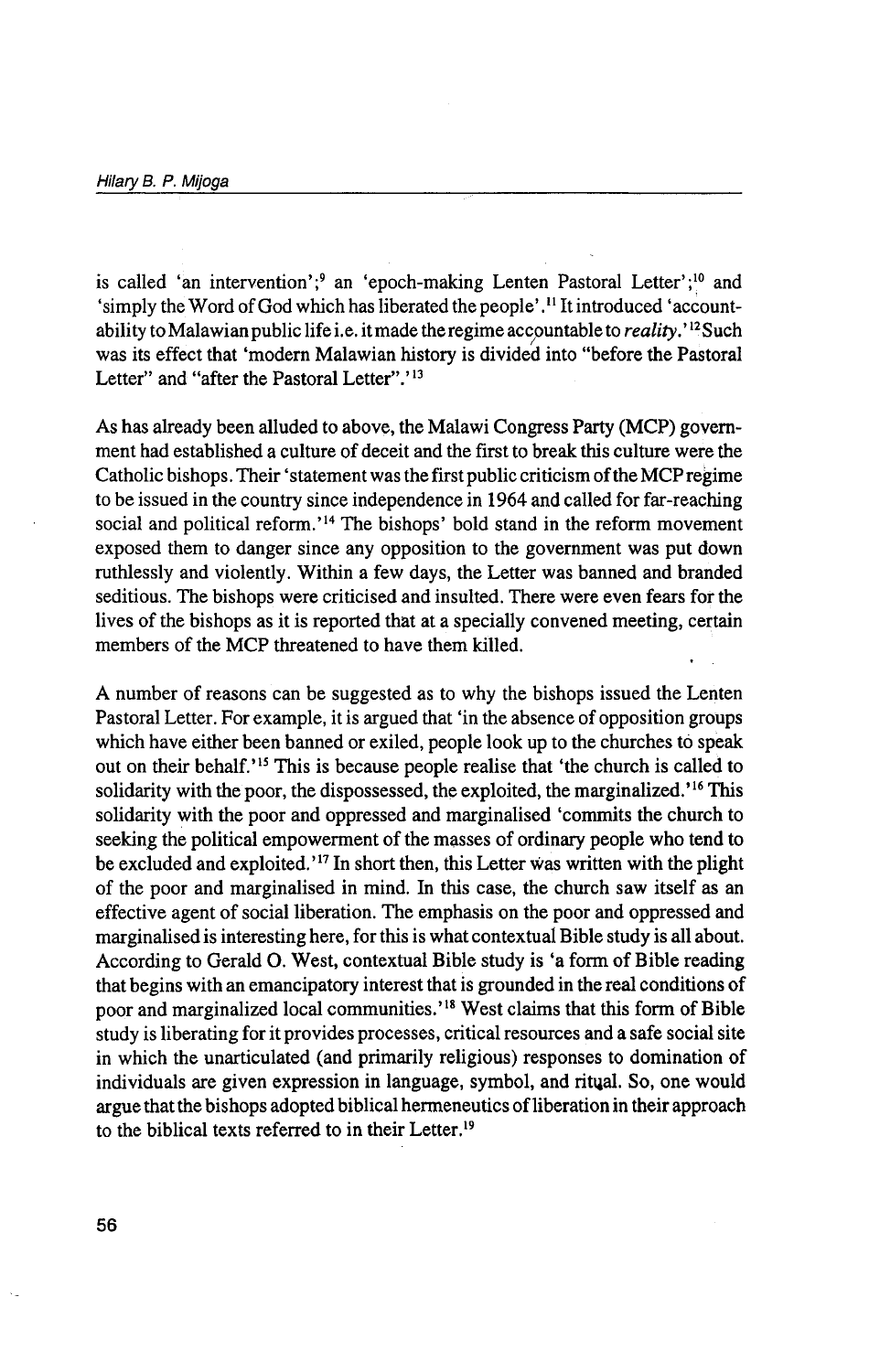One could also suggest that the Letter was issued perhaps because the church realised that 'society can be strong only when it enjoys the active support of all its members.<sup>'20</sup> In the case of the MCP government, it did not enjoy the active support of most of the citizens of the country. So the Letter may be looked at as a reminder to this effect, but also as a way of addressing the imbalance. When Pope John Paul II visited Malawi in 1989, he addressed the bishops privately on the observance of human rights in this country. So Chakanza argues that 'it was in these circumstances that the Bishops issued their Lenten Pastoral Letter.'<sup>21</sup>

It has been observed that the Catholic Church world-wide has demonstrated an increased appreciation that the gospel demands solidarity with the poor and disadvantaged. This appreciation, it is claimed, cultivated a readiness to speak out against exploitation and oppression and promoted 'a growing awareness amongst the Christian community in Malawi that human rights are part of the Gospel. ' 22 Hence, in this context the Lenten Pastoral Letter might have been issued.

Finally, it has been recorded that when asked about the origins of the Pastoral Letter, one of the bishops replied,  $\dot{\mathbf{I}}$  did not write the Letter; it was written a long time ago on the hearts of our people. ' 23 This response would suggest that the Letter was simply an echo of what Malawian Catholics were telling their priests over the years. In this case, one could claim that the church was in touch with the people and was therefore able to be the voice of the poor. This state of affairs would explain why many Malawians supported the sentiments of the Letter and the church after it had been read.

### **First public declaration of the hidden transcript**

While the above are all possible reasons for the writing and reading of the Letter, it is also an example of a first public declaration of a hidden transcript. Here, I am indebted to Scott for the terminology and illustration of this position. Scott discusses the terms 'public' and 'hidden' in the context of power relations and discourse. He claims that 'every subordinate group creates, out of its own ordeal, a "hidden transcript" that represents a critique of power spoken behind the back of the dominant. ' 25 According to him, the term 'hidden transcript' characterises the discourse that takes place 'offstage', i.e. beyond direct observation by those holding power. This consists of those offstage speeches, gestures, and practices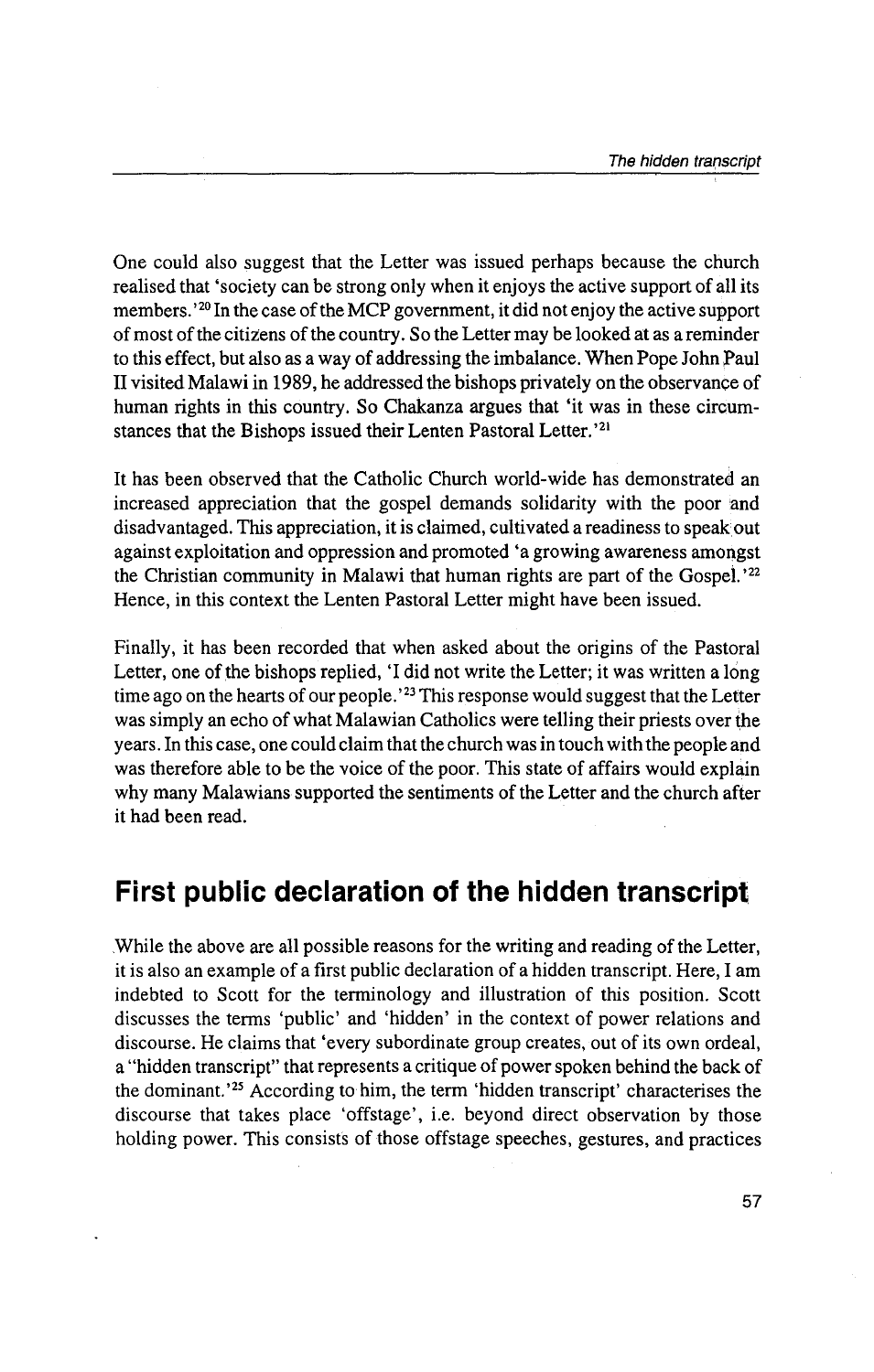that confirm, contradict, or inflect what appears on stage. While this hidden transcript is revealed in the comparative safety of friendship, it is occasionally openly declared in the face of power.26

What creates the hidden transcript is domination.<sup>27</sup> For the hidden transcript to exist, there must be a public. This is because 'none of the practices and discourses of resistance can exist without tacit or acknowledged co-ordination and communication within the subordinate group. ' 28 In addition to requiring a public, the hidden transcript finds fertile ground when at least two conditions are met: 'first, when it is voiced in a sequestered social site where the control, surveillance, and repression of the dominant are least able to reach, and second, this sequestered social milieu is composed entirely of close confidants who share similar experiences of domination.<sup>'29</sup>

According to Scott 'the notion of hidden transcript helps us understand those rare moments of political electricity when, often for the first time in memory, the hidden transcript is spoken directly and publicly in the teeth of power.' If we compare this with the Pastoral Letter, we see, as we have already noted, that the Letter was the first public criticism of MCP rule. The statement contained what people said offstage (hidden transcript) and now that offstage discourse was brought to the open, i.e., it was directly and publicly presented in the face of power.

To illustrate how the hidden transcript 'storms' the stage, Scott cites one of the speeches of a character in George Eliot's *Adam Bede.* The character at issue is Mrs Poyser. Scott observes that 'when, suddenly, subservience evaporates and is replaced by open defiance we encounter one of those rare and dangerous moments in power relations.'<sup>31</sup> In the case of the Pastoral Letter, these rare and dangerous moments are when the letter was banned and declared seditious and when the bishops were threatened with death.

Scott claims that although Mrs Poyser and her husband resented Squire Donnithorne, their landlord, for putting some new, onerous obligation on them and treating them with disdain, Mrs Poyser always said, 'your servant, sir' and was polite to him. In a similar way in Malawi, many people resented the MCP government, but yet they were loyal to the government for fear of their lives.

Tired of being ignored by the squires, one day Mrs Poyser explodes, for Scott records that she 'burst in with desperate determination to have her say out this once,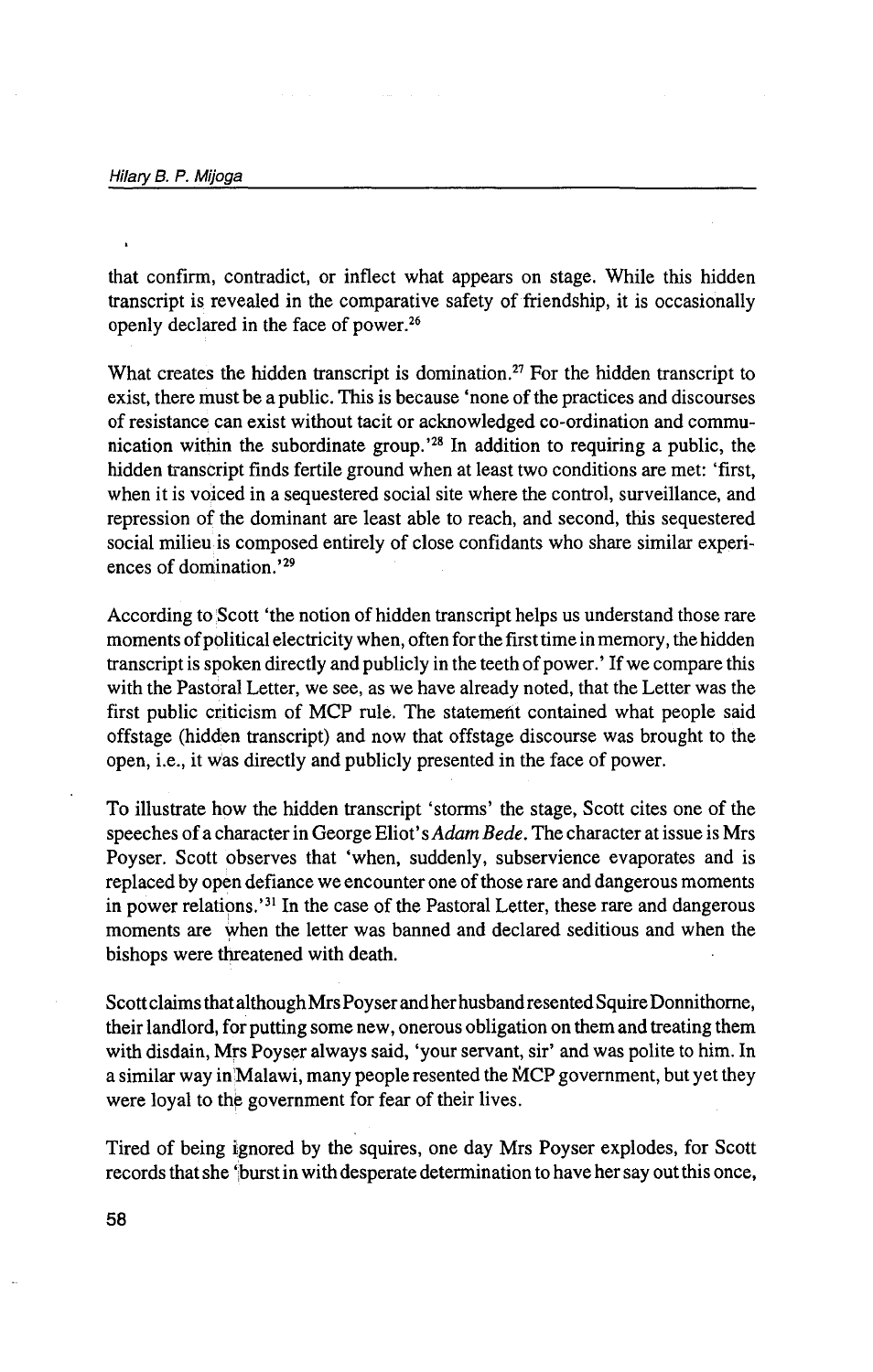though it were to rain notices to quit. .. ' 32 In Malawi, people were tired of being exploited and oppressed. So the bishops' burst in determined to have their say. We have already noted, however, that the bishops 'exploded' being fully aware of the consequences of their outburst.

Mrs Poyser's statement to Squire Donnithorne was as follows:

You have run away from my words, sir, and you may go spinning underhand ways o' doing us a mischief, for you've got old Harry to your friend, though nobody eise is, but I tell you for once as we're not dumb creatures to be abused and made money on by them as ha' got the lash i' their hands, for not o' knowing how t' undo the tackle. An if I'm th' only one as speaks my mind, there's plenty o' the same way o' thinking i'this parish and the next to 't, for your name's no better than a brimstone match in everybody's nose.<sup>33</sup>

There are key issues of domination and resistance in this speech, e.g., the Poysers and others will not be treated as animals despite Donnithorne's power over them; the declaration that he has no friends and is hated by the whole parish. Although the confrontation originates from exploitation of an onerous tenancy, ''the discourse is one of dignity and reputation'. 34 The Pastoral Letter also talks about the same thing, e.g., 'the dignity and unity of humankind' and 'the aspiration to greater equality and unity'.<sup>35</sup>

In Mrs Poyser's speech, we note that Mrs Poyser presumes to speak not for herself, but for the whole parish. Scott states that: "

She represents what she says as the first public declaration of what everyone has been saying behind the squire's back. Judging from how rapidly the story travelled and unalloyed joy with which it was received and retold, the rest of the community also felt Mrs. Poyser had spoken for them as well ... The vicarious pleasure of the neighbors had nothing to do with the actual sentiments expressed by Mrs. Poyserhadn' t everyone been saying the same thing about the squire among themselves for years? The content, though Mrs. Poyser may have put it with considerable folk elegance, was stale; it was saying it openly (with witnesses) to the squire's face that was remarkable and that made Mrs. Poyser into something of a local hero. The first open statement of a hidden transcript, a declaration that breaches an apparently calm surface of silence and consent, carries the force of a symbolic declaration of war. Mrs. Poyser had spoken (a social) truth to power.<sup>36</sup>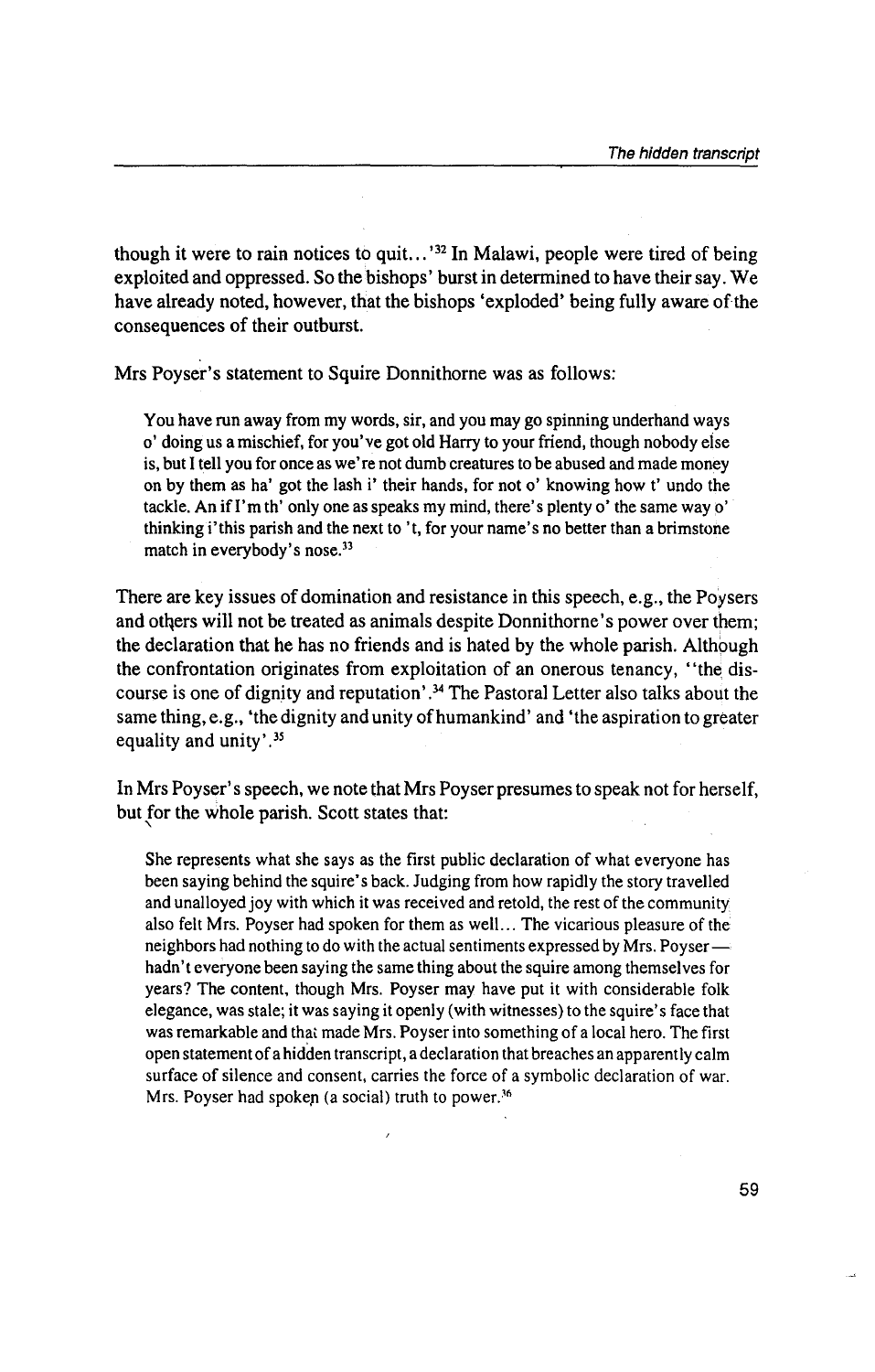A number of issues pertinent to the Pastoral Letter can be noted from this extended quotation, e.g., the speech being the first public declaration of what everyone has been saying behind the squire's back; Mrs Poyser had spoken for all the tenants; saying it openly to the squire's face; speaking a social truth to power. All what is said here is true of the Pastoral Letter. We have already noted that the Pastoral Letter was the first statement to openly criticise the MCP regime; the letter expressed what people were saying behind the government; the letter spoke the social truth to power.<sup>37,38</sup>

Scott states that Mrs Poyser's speech was spontaneous. This 'spontaneity lay in the timing and vehemence of the delivery, not in the content. The content, had, in fact, been rehearsed again and again. ' 39 As for the Pastoral Letter, its delivery was timed to coincide with Lent. To the Catholics, the Lent is one of the most.important seasons in their calendar: observation of this season is mandatory: The reading of the Letter was timed to coincide with Lent because many Malawian Catholics would be attending mass. It is also recorded that on the day the letter was to be read, each bishop was to be in his cathedral. From experience, whenever the bishop is present and says mass, many people gather there. As for the content of the letter, there was nothing unusual because, as noted earlier, one of the bishops said the letter was written a long time ago on the hearts of the people. The Letter itself said, 'people will not be scandalized to hear these things; they know them. They will only be grateful that their true needs are recognized and that efforts are made to answer them. ' 40 In short then, the spontaneity of the letter did not depend on its content, but in the timing and vehemence of the delivery, as was the case with Mrs Poyser's speech.

In her speech, one of the issues at stake is the shared situation of subordination. Scott explains that:

The tenants of Squire Donnithome and, in fact, much of the nongentry in two parishes had ample personal reasons to take pleasure in his being publicly humbled and to share vicariously in Mrs. Poyser' s courage. Their common class position and their social links thus provided a powerful resolving lens bringing their collective hidden transcripts into focus. One might say, without much exaggeration, that they had together, in the course of their social interchange, written Mrs. Poyser' s speech for her. Not word for word, of course, but in the sense that Mrs. Poyser's 'say' would be her own reworking of the stories, the ridicule, and the complaints that those beneath the Squire all shared ... Her speech was her personal rendition of the hidden transcript of a subordinate group.41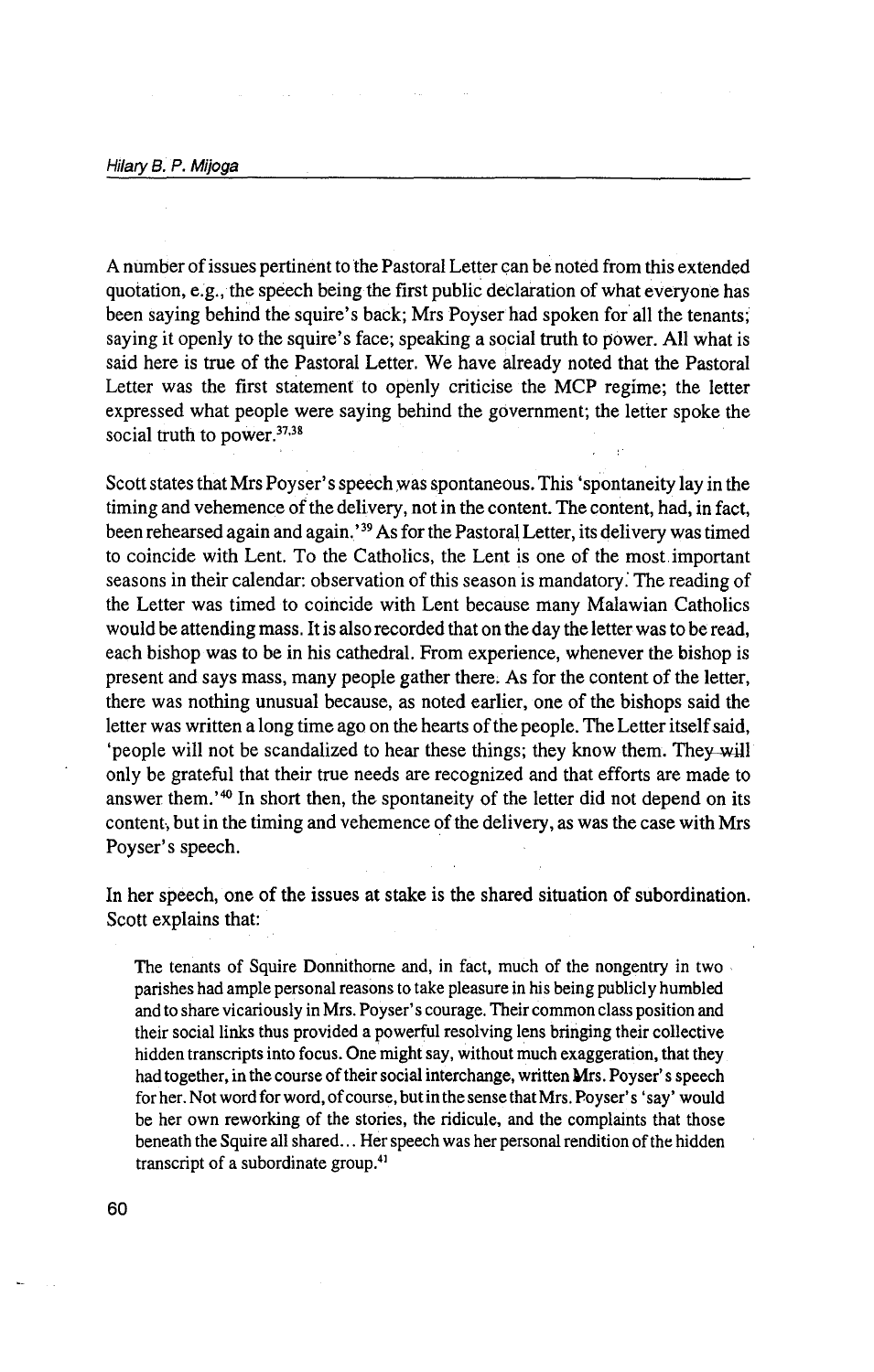Ross observes that 'much of the power of the Pastoral Letter lay in the fact that it simply voiced what everyone knew but no one dared to say.<sup>142</sup> Hence, much of the Letter must be read as an echo of what Malawian Catholics have been saying to their priests over the years. For this reason, we can say that the Malawian Catholics had together, in the course of their social interchange, written the Pastoral Letter for the bishops. However, the final form of the letter was the bishops' own rendition of the hidden transcript of a subordinate group (the ordinary citizens).

It is obvious by now that the letter had a dramatic effect on the people. Shortly after the letter was read, students marched and workers went on strikes, acts which were unheard of in Malawi. These actions demonstrated popular support for the bishops' initiative. Ross observes that:

It was with tears that many people read the photocopies of the Pastoral Letter which spread through the country like wildfire. Practically overnight the mode of discourse being used in everyday conversation was changed. People discussed that, as promised in the Pastoral Letter, 'the truth will set you free' . 43

So the ordinary citizens 'had ample reasons to take pleasure in the government's being publicly humbled and to share vicariously in the bishops' courage.'

Scott also observes that 'Mrs. Poyser's explosion was potentially very costly, and it was her daring  $-$  some would have said foolhardiness  $-$  that won her much notoriety. ' 44 In a footnote, Scott says, 'for readers unfamiliar with *Adam Bede* who would like to know how things turned out, the squire died providentially some months later, lifting the threat. ' 45 In the case of the Pastoral Letter, one could also say that the bishops' move was also potentially very costly. We have already noted that the bishops were threatened with death by the MCP. Ross states that 'only intense diplomatic and ecclesiastical pressure prevented this threat being carried out.<sup>'46</sup> Due to this pressure also, the government was forced to concede that a national referendum should be held on the question of whether to retain the oneparty system or to adopt a multi-party system of government. People voted for a multi-party democracy. This led to the general elections in which the ruling party lost. The success of the general elections meant, to put it crudely, that the one-party government providentially died some months after the Letter was read and ensured the lifting the threat over bishops.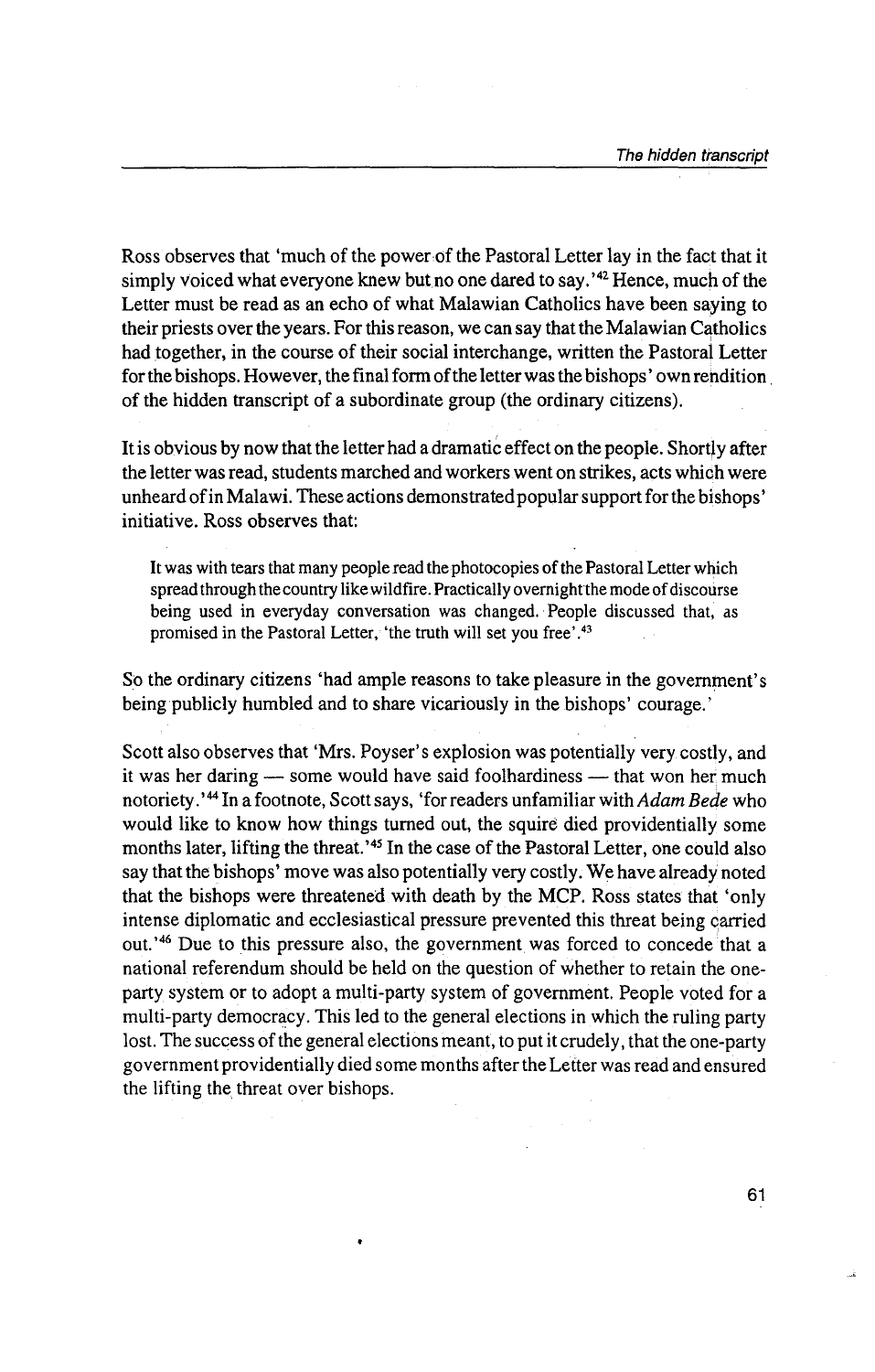Scott records that the effect generated by Mrs Poyser's speech did not come about because Mrs Poyser was a forceful woman or because she enjoyed any particularly exalted status among cottagers and tenants before her outburst. It is also not because of the speech's words and sentiments. Obviously, all these things were said behind the back of the squire throughout the parish. The issue is Mrs Poyser's courage in having spoken those words in the face of power. If Mrs Poyser became a charismatic heroine to the parish, it is because she was the first person to publicly confront power with the hidden transcript. This transcript was to a large extent scripted in advance for her by all members of her subordinate group. The shock waves the speech created were dependent, to a great extent, on how successfully the speech expressed the hidden transcript that all shared.

Those who then sang Mrs Poyser' s praises are far from being the simple objects of manipulation; They quite genuinely recognize themselves in her speech; she quite genuinely speaks for them ... The powerful emotional valence of the charismatic speech or act for subordinate groups-their sense of elation, joy, release depends ... on it finding this resonance within the hidden transcript. $47$ 

The above is applicable to the Catholic bishops and the reading of the Pastoral Letter. The momentum generated by the letter was not due to the fact that the Catholic Church was forceful or that it enjoyed exalted status in the country before the letter was issued. In fact, it has been pointed out that

The contribution of the Catholic Church in Malawi to the process of democratization from 1960 to 1992 (before the issue of the Pastoral Letter) is generally regarded by many observers as not only negligible but insignificant as well. The popular view is that the Catholic Church broke its long silence and started making a significant contribution when the Catholic Bishops issued their epoch-making Lenten Pastoral Letter, Living Our Faith on 8th March 1992.48

We have already noted that what the Pastoral Letter contained was an echo of what Malawians were saying behind the back of the regime. The Letter's importance lies in the fact that the bishops were the first to publicly confront power with that hidden transcript. Because the Letter expressed successfully the hidden transcript that all shared, it generated shock waves across the country. Scott points out that:

The highly charged atmosphere created by the open declaration of the hidden transcript may produce social effects that bear the marks of collective madness. If the first act of defiance succeeds and is spontaneously imitated by large numbers of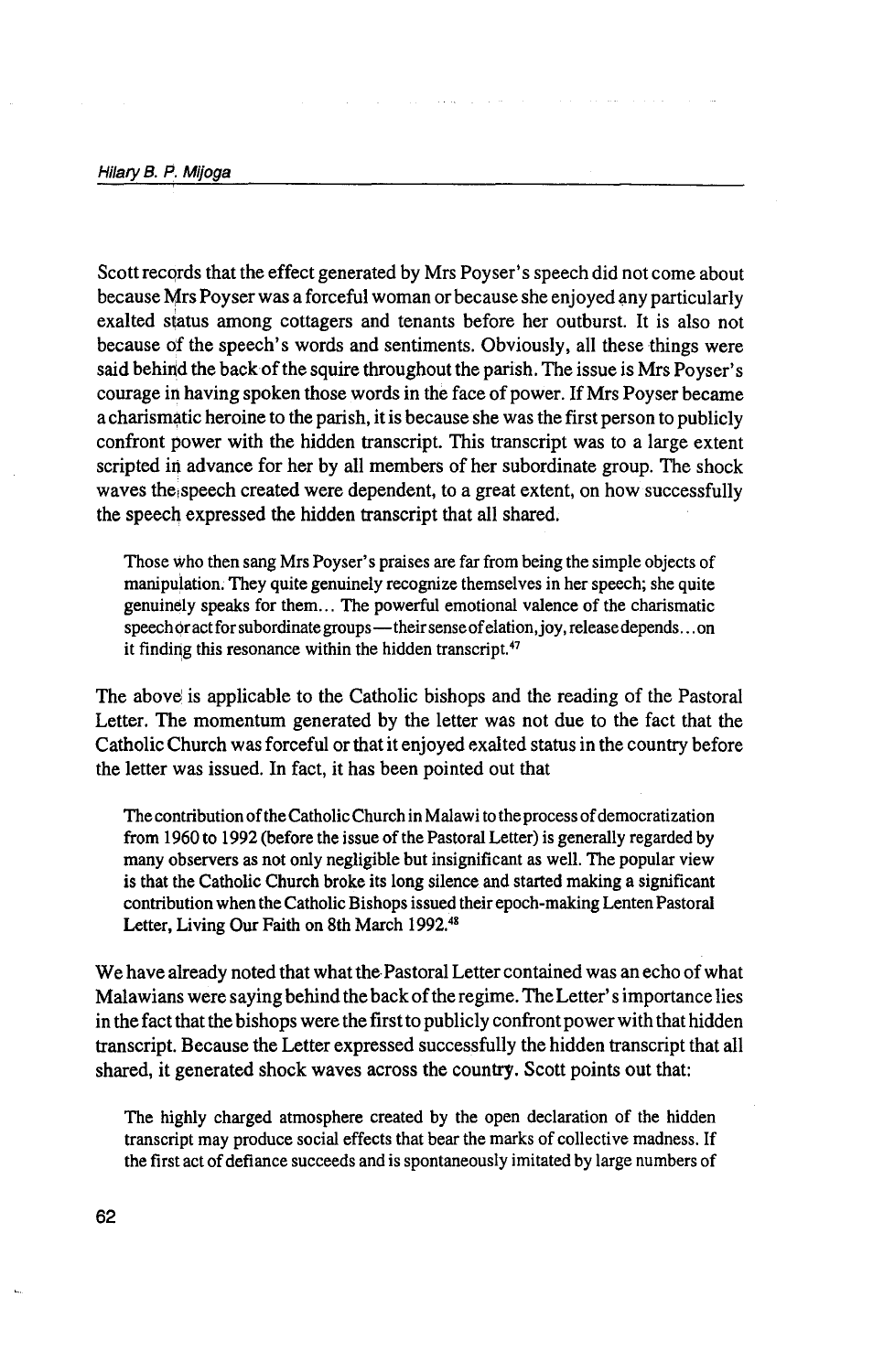others, an observer might well conclude that a herd of cattle with no individual will or values had been stampeded inadvertently or by design. The same pattern of action can, however, be produced when a subordinate group learns from a breakthrough event that they may now, more safely, venture open defiance. Nearly any member of the subordinate group could substitute for Mrs Poyser.<sup>49</sup>

In the case of the aftermath of the Pastoral Letter, it was within weeks that strikes were organised by students and workers; a prominent trade unionist announced publicly his commitment to campaign for democracy and human rights in Malawi; other churches made statements in support of the bishops; a powerful engine for reform emerged (Public Affairs Committee  $-$  PAC); organised opposition now emerged in the form of 'pressure groups' campaigning for multi-party democracy. Scott's description of what happens after an open declaration of a hidden transcript is also true of what happened in Malawi when the Pastoral Letter was read out around the country.

#### **Conclusion**

My position in this paper has been that the Pastoral Letter by the Catholic bishops in Malawi in 1992 was the first public declaration of the hidden transcript. To demonstrate this position, I have used Scott's presentation and analysis of Mrs Poyser's speech, which, according to him, is an example of the first public declaration of the hidden transcript. Scott's presentation matches perfectly well the picture that emerged from the issuance of the Pastoral Letter in Malawi in 1992. In short then, in the language of Scott:

When the first declaration of the hidden transcript succeeds, its mobilizing capacity as a symbolic act is potentially awesome. At the level of tactics and strategy, it is a powerful straw in the wind. It portends a possible turning of the tables. Key symbolic acts are, as one sociologist puts it, 'tests of whether or not the whole system of mutual fear will hold.' At the level of political beliefs, anger, and dreams it is a social explosion. That first declaration speaks for countless others, it shouts what has historically had to be whispered, controlled, choked back, stifled, and suppressed. If the results seem like tumultuous, frenetic, delirious, and occasionally violent, that is perhaps because the powerless are so rarely on the public stage and have so much to say and do when they finally arrive.<sup>53</sup>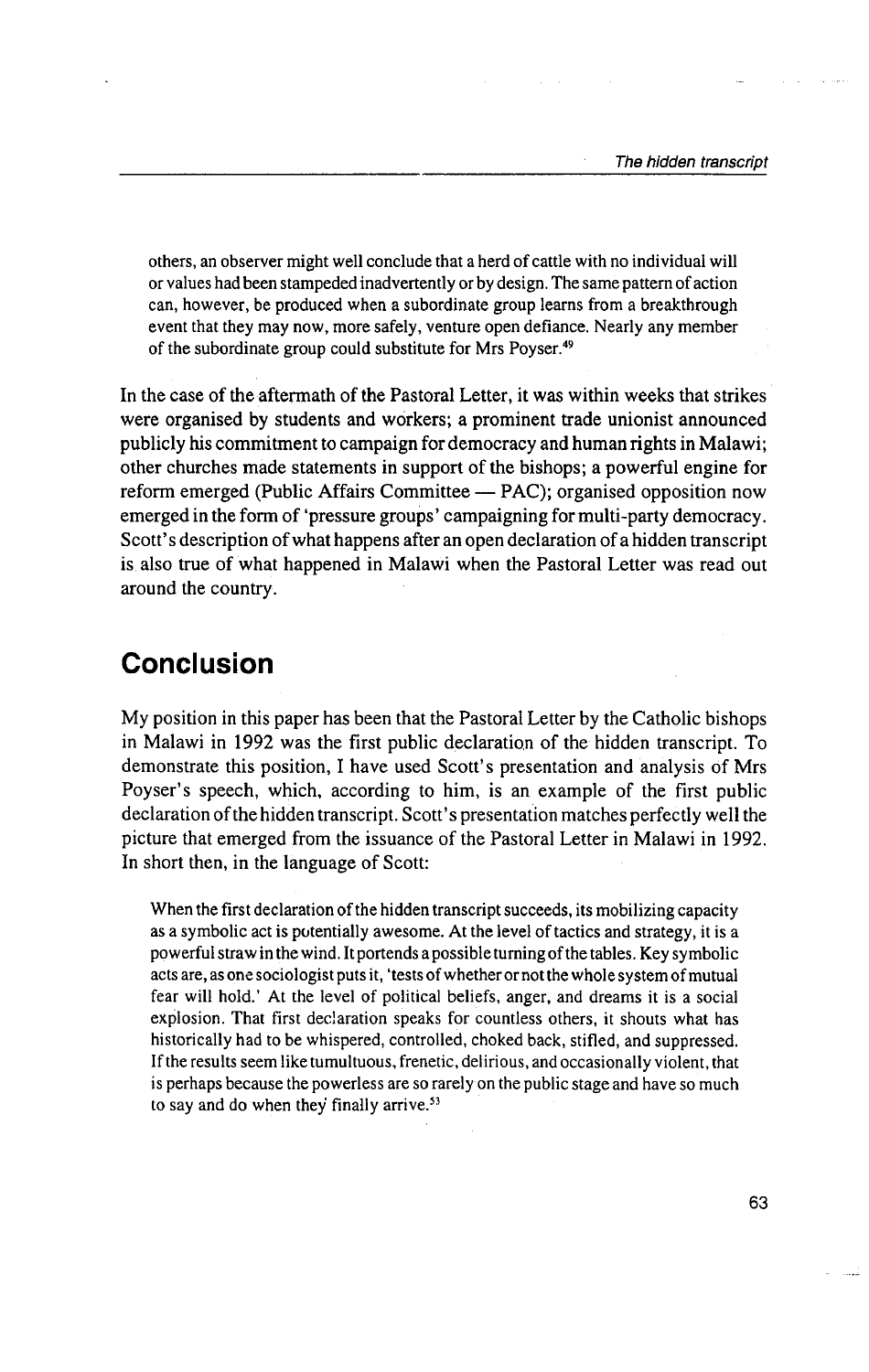#### **Notes**

- 1. Cf. Kenneth R. Ross, 'The Transformation of power in Malawi 1992-94; the role of the christian churches' in Kenneth R. Ross (ed.), *God, People and Power in Malawi: Democratization in Theological Perspective* (Kachere Monograph No. 3; Blantyre: CLAIM, 1996), pp. 15-40, especially pp. 17-19.
- 2. Kenneth R. Ross, 'The truth shall set you rree: Christian Social Witness in Malawi' in Kenneth R. Ross, *Gospel Ferment in Malawi: Theological Essays*  (Kachere Books No. 2; Gweru: Mambo Press in association with the University of Malawi, Department of Theology and Religious Studies, 1995), pp. 9-29, especially p. 10.
- 3. Ibid.
- 4. Ibid.
- 5. Joseph C. Chakanza, 'The pro-democracy movement in Malawi: the Catholic church's contribution, 1960-1992' in Matembo S. Nzunda and Kenneth R. Ross (eds.), *Church, Law and Political Transition in Malawi 1992-94* (Kachere Books No. 1; Gweru: Mambo Press in association with the University of Malawi, Department of Theology and Religious Studies, 1995), pp. 59-74, especially p. 70.
- 6. Ross, 'The truth shall set you free' in Ross, *Gospel Ferment in Malawi,* p. 13.
- 7. For the original form of the letter, see 'Living our faith: pastoral letter from the Catholic bishops 1992' in Kenneth R. Ross (ed.), *Christianity in Malawi: A Source Book* (Kachere Books No. 3; Gweru: Mambo Press in association with Kachere Series, 1996), pp. 203-15. See also 'The truth will set you free' in *Church in the World,* No. 28 (London: The Catholic Institute of International Relations, September 1992). For comments on the letter, cf. Joseph C. Chakanza's article cited in footnote 5 and Kenneth R. Ross' article cited in footnote 1 and in 'Not catalyst But ferment: the distinctive contribution of the churches to political reform in Malawi 1992-93' in Nzunda and Ross (eds.), *Church, Law and Political Transition in Malawi 1992-94,* pp. 31-42.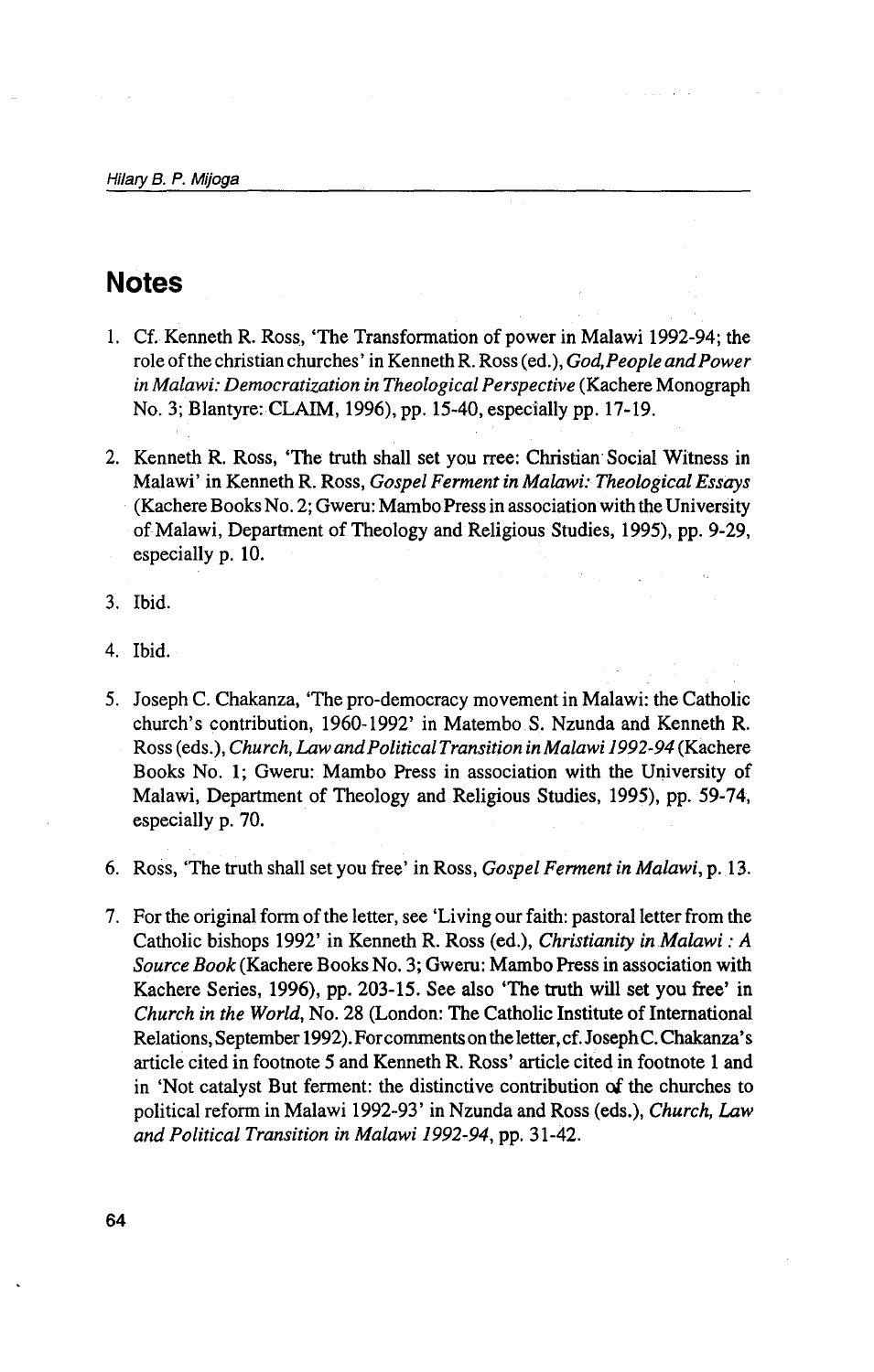- 8. 'Living our faith' in Ross, *Christianity in Malawi,* p. 205 (cf. *Evangelization of Peoples,* No. 34).
- 9. Chakanza, 'The pro-democracy movement in Malawi' in Nzunda and Ross (eds.), *Church, Law and Political Transition in Malawi 1992-94;* p. 39.
- 10. 'Choosing our future: pastoral letter from the Catholic bishops 1993' in Ross (ed.), *Christianity in Malawi,* pp. 223-35, especially p. 223.
- 11. Ross, 'The truth shall set you free' in Ross, *Gospel Ferment in Malawi,* p. 16.
- 12. Ibid. p. 24. Emphasis his.
- 13. Ross, 'The transformation of power in Malawi 1992-94' in Ross (ed.), *God, People and Power in Malawi,* p. 23.
- 14. Ross, 'Not catalyst but ferment' in Nzunda and Ross (eds.), *Church, Law and Political Transition in Malawi 1992-94,* p. 31.
- 15. Chakanza, 'The pro-democracy movement in Malawi' in Nzunda and Ross (eds.), *Church, Law and Political Transition in Malawi 1992-94,* p. 70.
- 16. Ross, 'Not catalyst but ferment' in Nzunda and Ross (eds.), *Church, Law and Political Transition in Malawi 1992-94,* p. 33.
- 17. Ibid. p. 32.
- 18. Gerald 0. West, *Reading the Bible on the Boundaries: The Difference it Mukes*  (Semeia, forthcoming in 1997), p. 22.
- 19. Cf Gerald 0. West, *Biblical Hermeneutics of Liberation: Modes of Reading the Bible in South Africa Context, 2nd edn (Pietermaritzburg and Maryknoll, New* York: Cluster Publications and Orbis Books, 1995).
- 20. Ross, 'The truth shall set you free' in Ross, *Gospel Ferment in Malawi,* p. 15.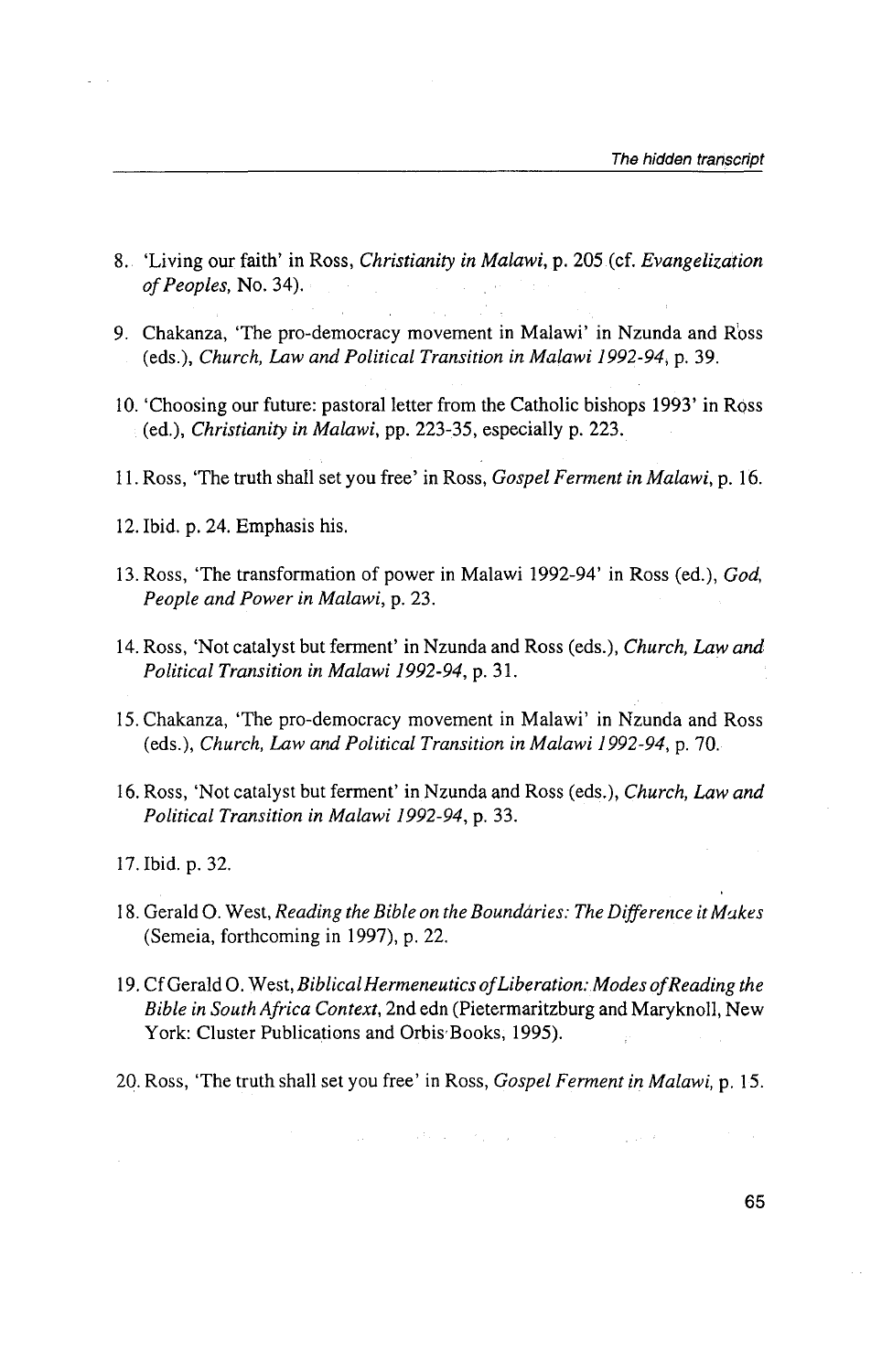- 21. Chakanza, 'The pro-democracy movement in Malawi' in Nzunda and Ross (eds.), *Church, Law and Political Transition in Malawi 1992-94, p. 71.*
- 22. Ross,, 'The truth shall set you free' in Ross, *Gospel Ferment in Malawi,* p. 17.
- 23. Ross, Not catalyst but ferment' in Nzunda and Ross (eds.), *Church, Law and Political Transition in Malawi 1992-94,* p. 34.
- 24. James C. Scott, *Domination and the Arts of Resistance: Hidden Transcripts*  (New Haven and London: Yale University Press, 1990).

25. Ibid. p. xii.

26. Ibid. p. 6.

27. Ibid. p. 27.

- 28. Ibid. p. 118.
- 29. Ibid. p. 120.
- 30. Ibid. p.xiii.

31. Scott, *Domination and the Arts of Resistance,* p. 6.

32. Ibid.

- 33. Ibid. pp. 6-7.
- 34. Ibid. p. 7.

35. Cf. 'Living our faith', Ross (ed.), *Christianity in Malawi,* pp. 204-6.

36. Scott, *Domination and the Arts of Resistance,* pp. 8-9.

37. Cf. the response of one of the bishops as to who wrote the letter, see note 23.

38. Cf the slogan 'The truth will set you free' from the Pastoral Letter.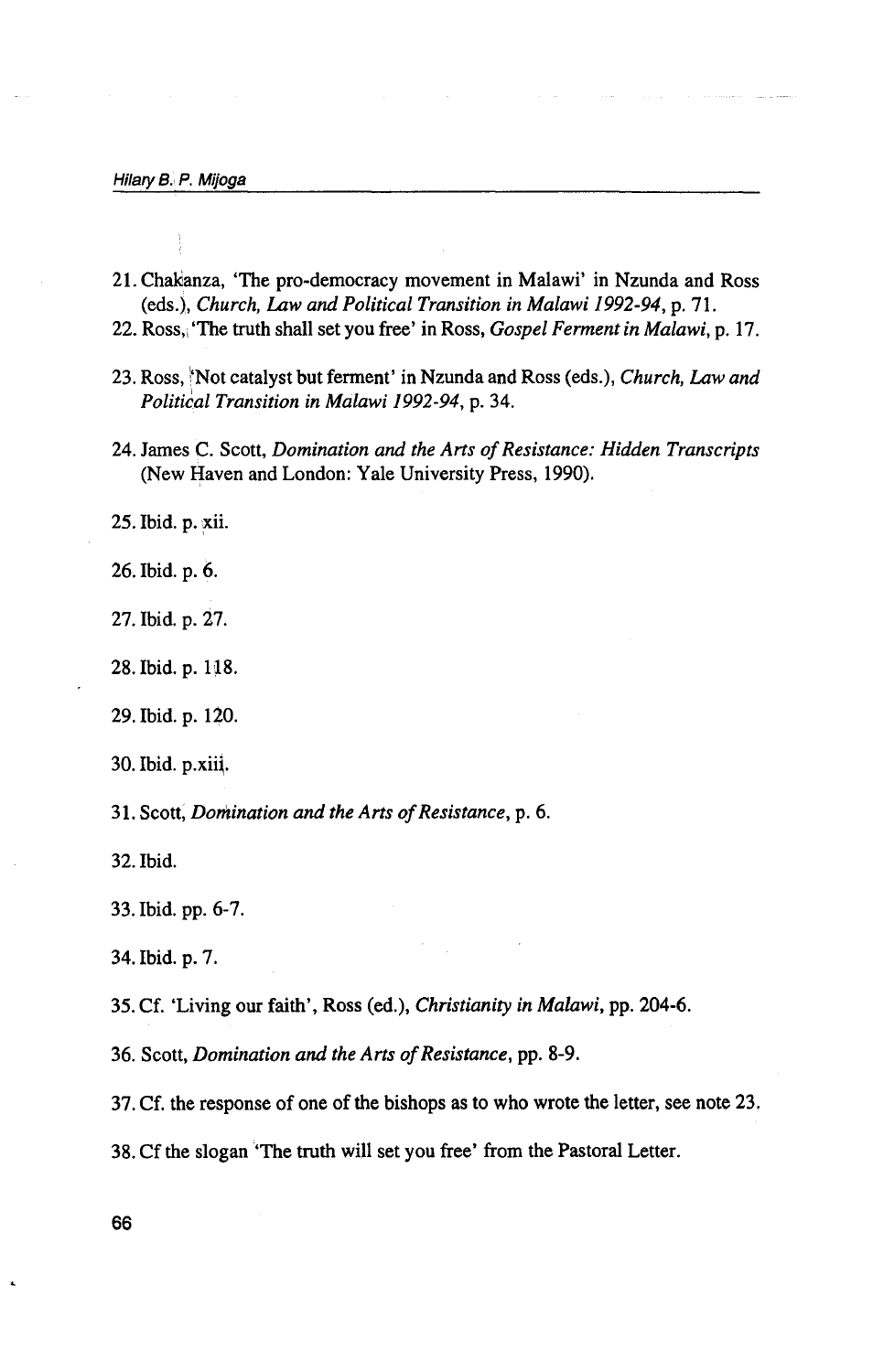39. Scott, Domination and the Arts of Resistance, p. 8.

40. 'Living our faith', in Ross (ed.), Christianity in Malawi, p. 213.

41. Scott, Domination and the Arts of Resistance, p.8.

42. Ross, 'The truth shall set you free' in Ross, Gospel Ferment in Malawi, p. 16.

43. Ibid.

 $\frac{1}{2}$ 

ı

44. Scott, Domination and the Arts of Resistance, p. 9.

45. Ibid.

46. 'Living our faith' in Ross (ed.), Christianity in Malawi, p. 203.

47. Scott, Domination and the Arts of Resistance, p. 222.

- 48. Chakanza, 'The pro-democracy movement in Malawi' in Nzunda and Ross (eds.), Church, Law and Political Transition in Malawi 1992-94, p. 59. Emphasis his. Chakanza, however, does not fully subscribe to this popular view. He states, 'in my opinion, to concentrate only on the Pastoral Letter as if it were a bombshell that sent the country rocking, is to undermine the Catholic action and thinking which has gradually led to the issuing of the Pastoral Letter.' (ibid.)
- 49. Scott, Domination and the Arts of Resistance, p. 222.
- 50. Ross, 'The transformation of power in Malawi 1992-94' in Ross (ed.), God, People and Power in Malawi, pp. 26-40.

51. Ibid. pp. 26-34.

- 52. Cf. The introduction to Nzunda and Ross (eds.) Church, Law and Political Transition in Malawi 1992-94, pp. 7-14.
- 53. Scott, Domination and the Arts of Resistance, p. 227.